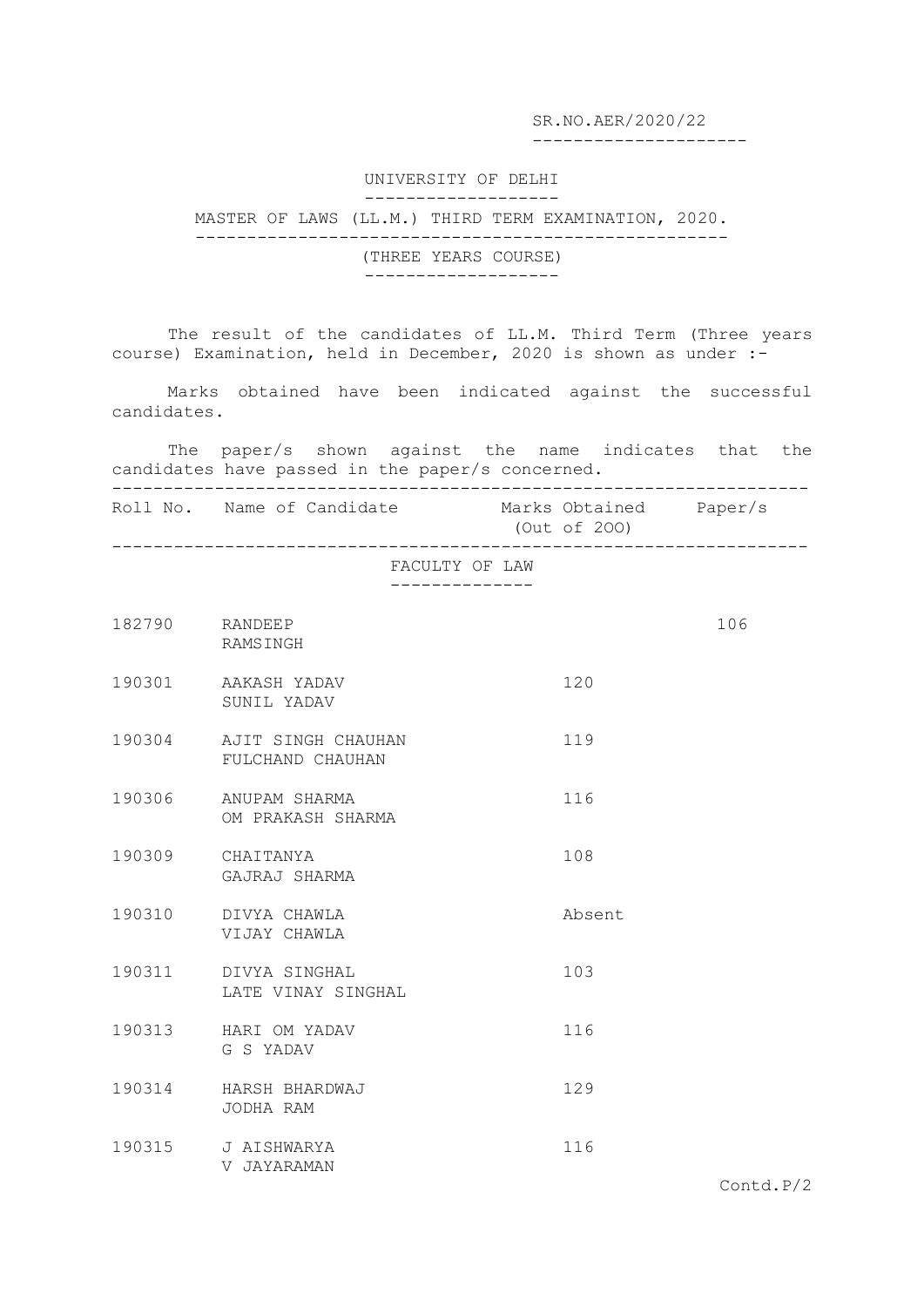| UNIVERSITY OF DELHI                                      |                                                         |  |              |           |  |  |  |
|----------------------------------------------------------|---------------------------------------------------------|--|--------------|-----------|--|--|--|
| LL.M. THIRD TERM (THREE YEARS COURSE) EXAMINATION, 2020. |                                                         |  |              |           |  |  |  |
|                                                          | Roll No. Name of Candidate Marks Obtained Paper/s       |  | (Out of 200) |           |  |  |  |
|                                                          | FACULTY OF LAW<br>--------------                        |  |              |           |  |  |  |
|                                                          | 190317 KARISHMA CHAUHAN<br>SHIVRAJ SINGH                |  | 118          |           |  |  |  |
|                                                          | 190318 KARMESH VIKRANT SINGH NAGAR 128<br>RANDHIR SINGH |  |              |           |  |  |  |
|                                                          | 190319 KUNAL NAGAR<br>YOGESH KUMAR                      |  | 117          |           |  |  |  |
|                                                          | 190320 MANDEEP LOHCHAB<br>RAMNIWAS LOHCHAB              |  | 115          |           |  |  |  |
|                                                          | 190321 MANISH AMBAWATA<br>RAJBIR AMBAWATA               |  | 114          |           |  |  |  |
|                                                          | 190323 PANKAJ ANAND<br>SATYA PRAKASH                    |  | 105          |           |  |  |  |
|                                                          | 190324 PRAKASH CHAND<br>TEJ PRAKASH ARYA                |  | 117          |           |  |  |  |
|                                                          | 190325 PRASHANT<br>CHAMAN LAL                           |  | 117          |           |  |  |  |
|                                                          | 190326 PRATEEKSHA DWIVEDI<br>S.K DWIVEDI                |  | 105          |           |  |  |  |
|                                                          | 190328 PRIYANKA YADAV<br>R P YADAV                      |  | 120          |           |  |  |  |
| 190330                                                   | RAM PRAKASH SHUKLA<br>GOPI NATH SHUKLA                  |  |              | 115       |  |  |  |
| 190331                                                   | RUDRESH SHUBHAM<br>FATEH BAHADUR SINGH                  |  | 122          |           |  |  |  |
| 190333                                                   | SAPNA SHARMA<br>RAMESH KUMAR SHARMA                     |  |              | 112       |  |  |  |
| 190334                                                   | SATYANAND KUMAR<br>HARENDRA PRASAD                      |  |              | 106       |  |  |  |
| 190335                                                   | SHITIZE RAO<br>SURAJ YADAV                              |  | 113          |           |  |  |  |
| 190336                                                   | SHIVANSHU KUMAR<br>SHRI SACHCHIDANAND SHARMA            |  |              | 115       |  |  |  |
| 190338                                                   | SHYAM KISHOR MAURYA<br>RAJ KUMAR MAURYA                 |  | 110          | Contd.P/3 |  |  |  |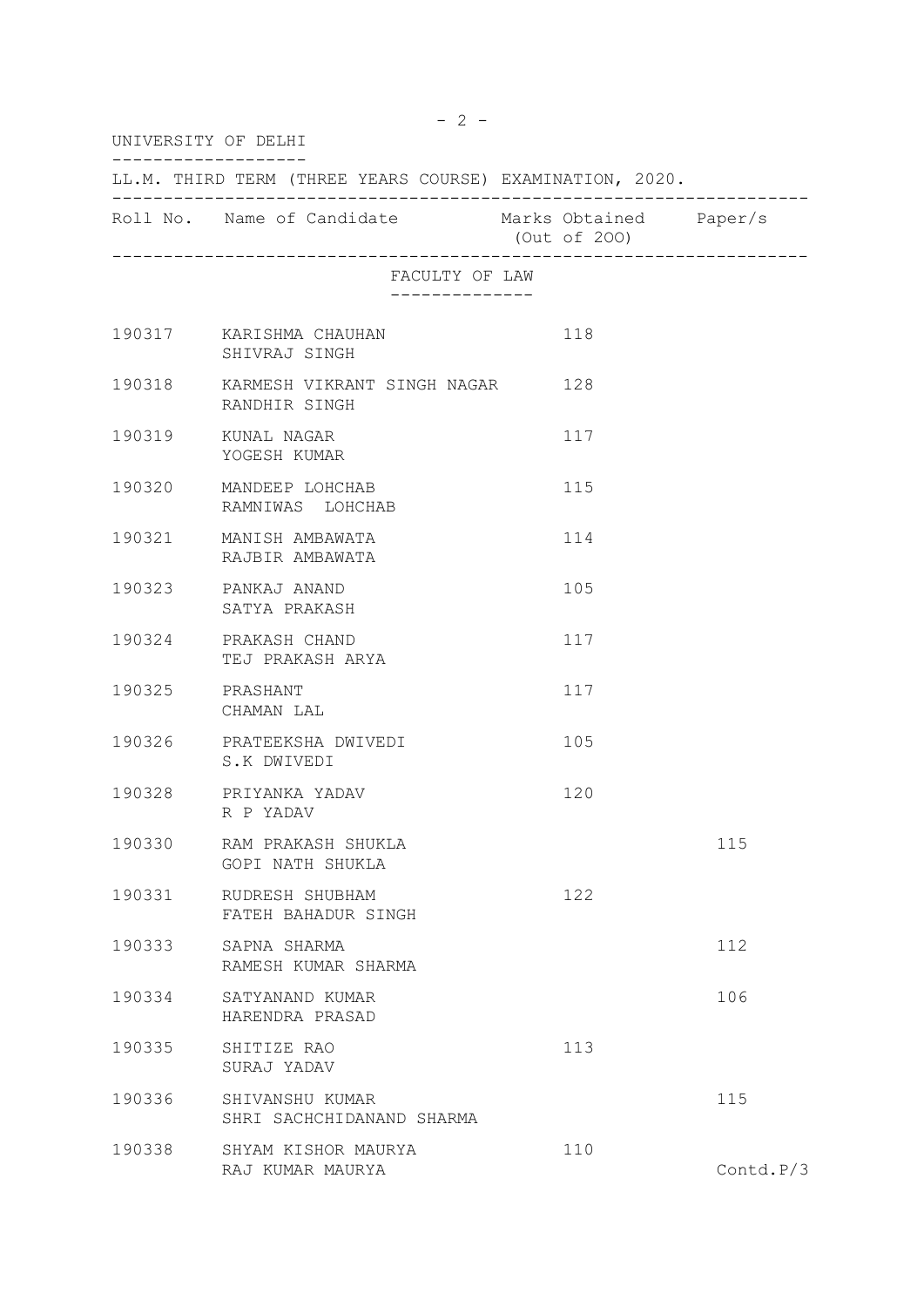| UNIVERSITY OF DELHI<br>LL.M. THIRD TERM (THREE YEARS COURSE) EXAMINATION, 2020. |                                                 |  |        |     |  |  |
|---------------------------------------------------------------------------------|-------------------------------------------------|--|--------|-----|--|--|
|                                                                                 |                                                 |  |        |     |  |  |
|                                                                                 | FACULTY OF LAW                                  |  |        |     |  |  |
|                                                                                 | 190340 SOMYA JAISWAL<br>PRAMOD JAISWAL          |  | 101    |     |  |  |
| 190342                                                                          | SUNIL KUMAR<br>LAKHAN LAL                       |  | 118    |     |  |  |
| 190343                                                                          | TRISHLA JAISWAL<br>SATPAL JAISWAL               |  |        | 106 |  |  |
|                                                                                 | 190347 VIVEK DIXIT<br>SHYAM NATH DIXIT          |  |        | 106 |  |  |
| 190348 WASEEM                                                                   | AFTAB AHMAD                                     |  | 117    |     |  |  |
| 190349                                                                          | SHINGYING KRISTY<br>LT. TONGNYEI KONYAK         |  | Failed |     |  |  |
|                                                                                 | 190904 ASHIMA SINGH<br>DILIP KUMAR              |  | Failed |     |  |  |
|                                                                                 | 190906 PRASHANT KUMAR MISHRA<br>VIRENDRA MISHRA |  |        | 112 |  |  |
|                                                                                 | 190907 PARMINDER SINGH<br>SH. AJIT SINGH        |  |        | 112 |  |  |
| 190908                                                                          | ASHOK KUMAR PATWA<br>MOTI LAL PATWA             |  |        | 112 |  |  |
| 190503                                                                          | BHARTENDU MALHOTRA<br>HARKESH MALHOTRA          |  | Absent |     |  |  |
| 190507                                                                          | MAYANK SHEKHAR<br>RAMPRAWESH RAY                |  | 120    |     |  |  |
| 190511                                                                          | PANKAJ GULIA<br>R S GULIA                       |  | 111    |     |  |  |
| 190513                                                                          | PRAGYA DHOUNDIYAL<br>CHAKARDHAR DHOUNDIYAL      |  | 132    |     |  |  |
| 190515                                                                          | RAMKISHORE PRASAD<br>NAGESHWAR PRASAD           |  | Absent |     |  |  |
| 190517                                                                          | SHRUTI RATHORE<br>HEMANT KUMAR RATHORE          |  | Absent |     |  |  |